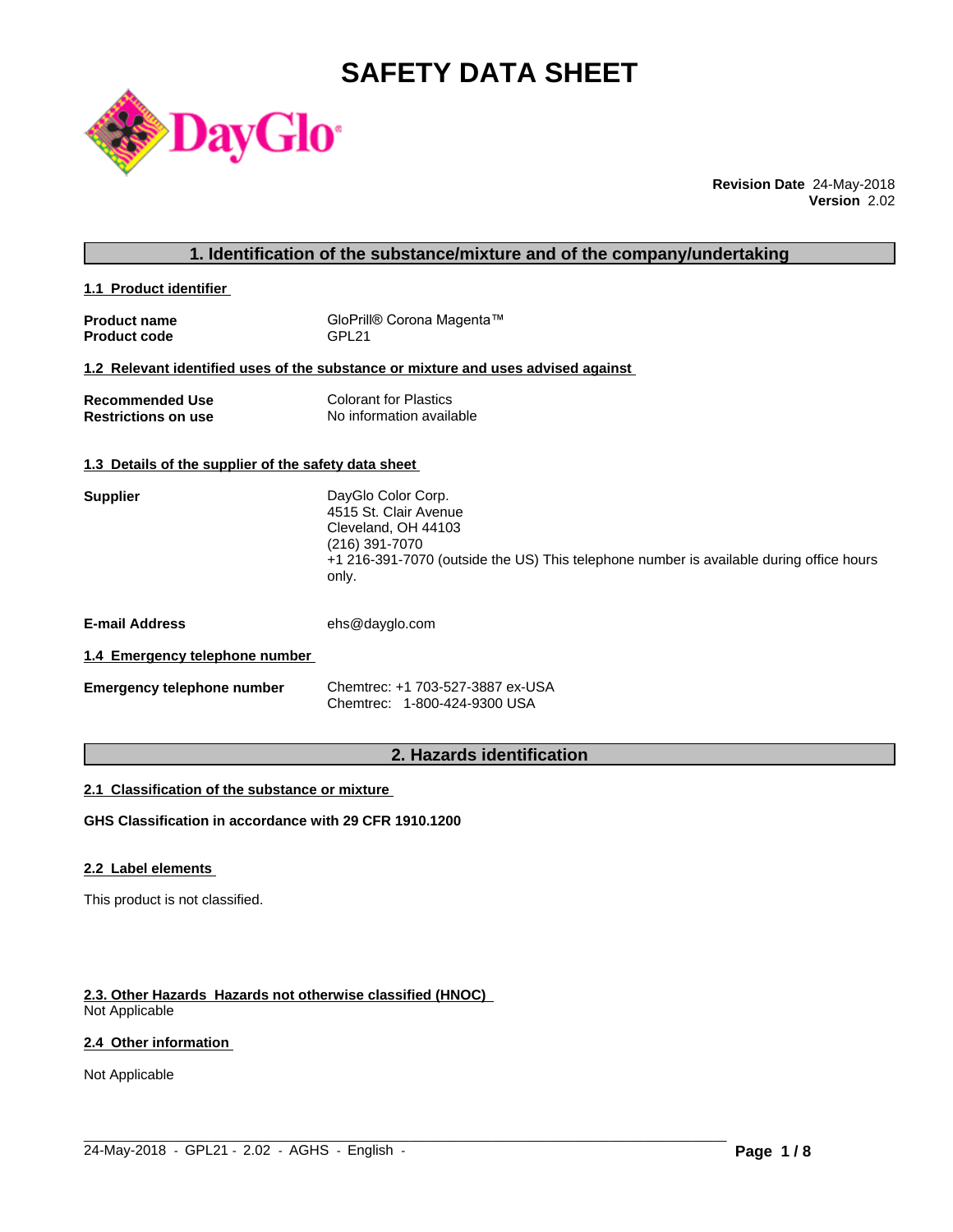# **3. Composition/Information on Ingredients**

# **Substance**

**Mixture**

| Chemical<br>I Name                                                                                                   | CAS No.               | Weight-% |
|----------------------------------------------------------------------------------------------------------------------|-----------------------|----------|
| <b>OXIDE</b><br>MAGNE<br>SП<br>.JM '                                                                                 | 309<br>- 48 - 4<br>70 |          |
| a withheld as a<br>has<br>t nercentage (concentration).<br>i trade secret<br>composition<br>: heen<br>he exact<br>∩t |                       |          |

The exact percentage (concentration) or composition has been withheld as a trade secret.

| 4. First aid measures                                                          |                                                                                                                                                                                                                         |  |
|--------------------------------------------------------------------------------|-------------------------------------------------------------------------------------------------------------------------------------------------------------------------------------------------------------------------|--|
| Description of first-aid measures                                              |                                                                                                                                                                                                                         |  |
| <b>General advice</b>                                                          | No information available.                                                                                                                                                                                               |  |
| Eye contact                                                                    | Immediately flush with plenty of water. After initial flushing, remove any contact lenses and<br>continue flushing for at least 15 minutes. Keep eye wide open while rinsing. If symptoms<br>persist, call a physician. |  |
| <b>Skin contact</b>                                                            | Immediate medical attention is not required. Wash off with soap and water.                                                                                                                                              |  |
| <b>Inhalation</b>                                                              | Immediate medical attention is not required. Move to fresh air.                                                                                                                                                         |  |
| Ingestion                                                                      | Do NOT induce vomiting. Drink plenty of water. Consult a physician.                                                                                                                                                     |  |
| 4.2 Most important symptoms and effects, both acute and delayed                |                                                                                                                                                                                                                         |  |
| <b>Symptoms</b>                                                                | See Section 2.2, Label Elements and/or Section 11, Toxicological effects.                                                                                                                                               |  |
| 4.3 Indication of any immediate medical attention and special treatment needed |                                                                                                                                                                                                                         |  |
| Notes to physician                                                             | Treat symptomatically.                                                                                                                                                                                                  |  |

**5. Fire-Fighting Measures**

# **5.1 Extinguishing media**

**Suitable extinguishing media** Use extinguishing measures that are appropriate to local circumstances and the surrounding environment.

**Unsuitable Extinguishing Media** None.

# **5.2 Special hazards arising from the substance or mixture**

#### **Special Hazard**

None known based on information supplied.

**Hazardous Combustion Products** Carbon oxides. Nitrogen oxides (NOx).

# **Explosion Data**

**Sensitivity to Mechanical Impact** None. **Sensitivity to Static Discharge** None.

# **5.3 Advice for firefighters**

As in any fire, wear self-contained breathing apparatus pressure-demand, MSHA/NIOSH (approved or equivalent) and full protective gear.

 $\_$  ,  $\_$  ,  $\_$  ,  $\_$  ,  $\_$  ,  $\_$  ,  $\_$  ,  $\_$  ,  $\_$  ,  $\_$  ,  $\_$  ,  $\_$  ,  $\_$  ,  $\_$  ,  $\_$  ,  $\_$  ,  $\_$  ,  $\_$  ,  $\_$  ,  $\_$  ,  $\_$  ,  $\_$  ,  $\_$  ,  $\_$  ,  $\_$  ,  $\_$  ,  $\_$  ,  $\_$  ,  $\_$  ,  $\_$  ,  $\_$  ,  $\_$  ,  $\_$  ,  $\_$  ,  $\_$  ,  $\_$  ,  $\_$  ,

# **6. Accidental Release Measures**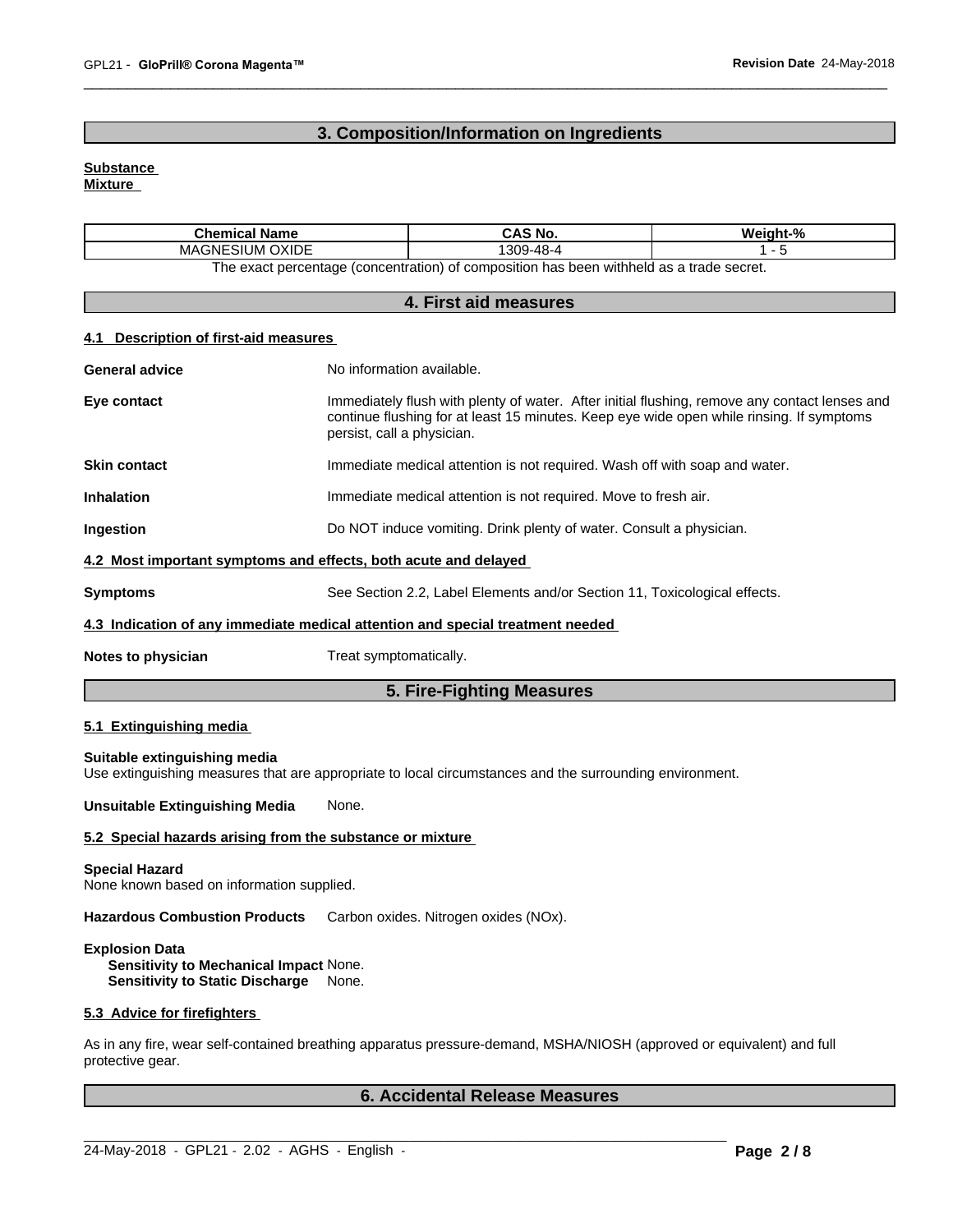#### **6.1 Personal precautions, protective equipment and emergency procedures**

Ensure adequate ventilation, especially in confined areas. Use personal protective equipment.

# **6.2 Environmental precautions**

Prevent product from entering drains. See Section 12 for additional Ecological information.

# **6.3 Methods and materials for containment and cleaning up**

| <b>Methods for Containment</b> | Prevent further leakage or spillage if safe to do so.                                                                            |
|--------------------------------|----------------------------------------------------------------------------------------------------------------------------------|
| Methods for cleaning up        | Use personal protective equipment. Prevent product from entering drains. Keep in suitable<br>and closed containers for disposal. |

# **7. Handling and storage**

| 7.1 Precautions for safe handling |
|-----------------------------------|
|-----------------------------------|

| Advice on safe handling                                          | Wear personal protective equipment.                                    |  |  |  |
|------------------------------------------------------------------|------------------------------------------------------------------------|--|--|--|
| <b>Hygiene measures</b>                                          | Handle in accordance with good industrial hygiene and safety practice. |  |  |  |
| 7.2 Conditions for safe storage, including any incompatibilities |                                                                        |  |  |  |
| <b>Storage Conditions</b>                                        | Keep tightly closed in a dry and cool place.                           |  |  |  |
| <b>Materials to Avoid</b>                                        | No materials to be especially mentioned.                               |  |  |  |
|                                                                  |                                                                        |  |  |  |

# **8. Exposure controls/personal protection**

# **8.1 Exposure Guidelines**

| <b>Chemical Name</b> | <b>ACGIH TLV</b>         | <b>OSHA PEL</b>          | British Columbia          | Alberta                  | Quebec                   | <b>Ontario TWAEV</b>     |
|----------------------|--------------------------|--------------------------|---------------------------|--------------------------|--------------------------|--------------------------|
| I MAGNESIUM OXIDE    | TWA: $10 \text{ ma/m}^3$ | TWA: $15 \text{ ma/m}^3$ | TWA: $10 \text{ ma/m}^3$  | TWA: $10 \text{ ma/m}^3$ | TWA: $10 \text{ ma/m}^3$ | TWA: $10 \text{ ma/m}^3$ |
| 1309-48-4            | inhalable fraction       | fume, total              | TWA: 3 ma/m <sup>3</sup>  |                          |                          |                          |
|                      |                          | particulate              | STEL: $10 \text{ ma/m}^3$ |                          |                          |                          |

# **8.2 Appropriate engineering controls**

| <b>Engineering Measures</b> | <b>Showers</b>       |  |
|-----------------------------|----------------------|--|
|                             | Eyewash stations     |  |
|                             | Ventilation systems. |  |

#### **8.3 Individual protection measures, such as personal protective equipment**

| <b>Eye/Face Protection</b>    | Safety glasses with side-shields.                                                                              |
|-------------------------------|----------------------------------------------------------------------------------------------------------------|
| Skin and body protection      | Wear chemical resistant footwear and clothing such as gloves, an apron or a whole body<br>suit as appropriate. |
| <b>Respiratory protection</b> | . NIOSH/MSHA approved respiratory protection should be worn if exposure is anticipated.                        |
| <b>Hygiene measures</b>       | See section 7 for more information                                                                             |

 $\_$  ,  $\_$  ,  $\_$  ,  $\_$  ,  $\_$  ,  $\_$  ,  $\_$  ,  $\_$  ,  $\_$  ,  $\_$  ,  $\_$  ,  $\_$  ,  $\_$  ,  $\_$  ,  $\_$  ,  $\_$  ,  $\_$  ,  $\_$  ,  $\_$  ,  $\_$  ,  $\_$  ,  $\_$  ,  $\_$  ,  $\_$  ,  $\_$  ,  $\_$  ,  $\_$  ,  $\_$  ,  $\_$  ,  $\_$  ,  $\_$  ,  $\_$  ,  $\_$  ,  $\_$  ,  $\_$  ,  $\_$  ,  $\_$  ,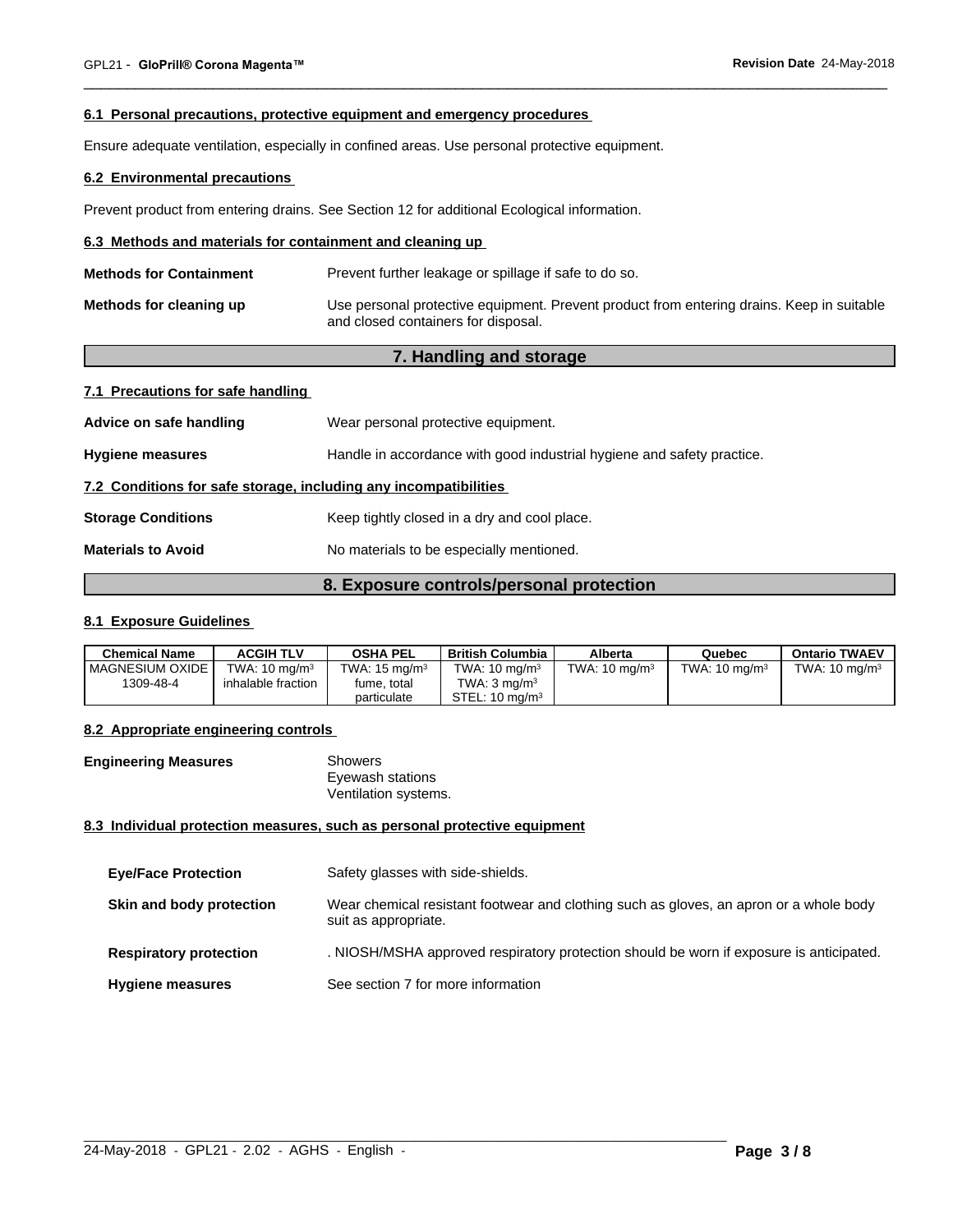# **9. Physical and chemical properties**

# **9.1 Information on basic physical and chemical properties**

| <b>Physical state</b>              | Solid              |                                                      |                          |
|------------------------------------|--------------------|------------------------------------------------------|--------------------------|
| Appearance                         | <b>Pellets</b>     | <b>Color</b>                                         | Magenta                  |
| Odor                               | Mild               | <b>Odor Threshold</b>                                | No information available |
| <b>Property</b>                    | <b>Values</b>      | Remarks • Methods                                    |                          |
| рH                                 |                    |                                                      |                          |
| Melting/freezing point             |                    | No information available                             |                          |
| <b>Boiling point/boiling range</b> | Not applicable     | No information available                             |                          |
| <b>Flash Point</b>                 | Not Applicable     | No information available                             |                          |
| <b>Evaporation rate</b>            | Not Applicable     | No information available                             |                          |
| Flammability (solid, gas)          |                    | No information available                             |                          |
| <b>Flammability Limits in Air</b>  |                    |                                                      |                          |
| upper flammability limit           |                    | No information available                             |                          |
| lower flammability limit           |                    | No information available                             |                          |
| Vapor pressure                     |                    | No information available                             |                          |
| Vapor density                      |                    | No information available                             |                          |
| <b>Specific Gravity</b>            | 1.2                |                                                      |                          |
| <b>Water solubility</b>            | Insoluble in water |                                                      |                          |
| Solubility in other solvents       |                    | No information available                             |                          |
| <b>Partition coefficient</b>       |                    | No information available                             |                          |
| <b>Autoignition temperature</b>    |                    | No information available                             |                          |
| <b>Decomposition temperature</b>   |                    | No information available                             |                          |
| <b>Viscosity, kinematic</b>        |                    | No information available<br>No information available |                          |
| Viscosity, dynamic                 |                    |                                                      |                          |
| <b>Explosive properties</b>        |                    | No information available                             |                          |
| <b>Oxidizing Properties</b>        |                    | No information available                             |                          |
| 9.2 Other information              |                    |                                                      |                          |

# **Volatile organic compounds (VOC)** None **content**

# **10. Stability and Reactivity**

 $\_$  ,  $\_$  ,  $\_$  ,  $\_$  ,  $\_$  ,  $\_$  ,  $\_$  ,  $\_$  ,  $\_$  ,  $\_$  ,  $\_$  ,  $\_$  ,  $\_$  ,  $\_$  ,  $\_$  ,  $\_$  ,  $\_$  ,  $\_$  ,  $\_$  ,  $\_$  ,  $\_$  ,  $\_$  ,  $\_$  ,  $\_$  ,  $\_$  ,  $\_$  ,  $\_$  ,  $\_$  ,  $\_$  ,  $\_$  ,  $\_$  ,  $\_$  ,  $\_$  ,  $\_$  ,  $\_$  ,  $\_$  ,  $\_$  ,

# **10.1 Reactivity**

No dangerous reaction known under conditions of normal use

# **10.2 Chemical stability**

Stable

# **10.3 Possibility of hazardous reactions**

None under normal processing.

# **10.4 Conditions to Avoid**

Dust formation. Take precautionary measures against static discharges.

# **10.5 Incompatible Materials**

None known based on information supplied.

# **10.6 Hazardous Decomposition Products**

None known based on information supplied.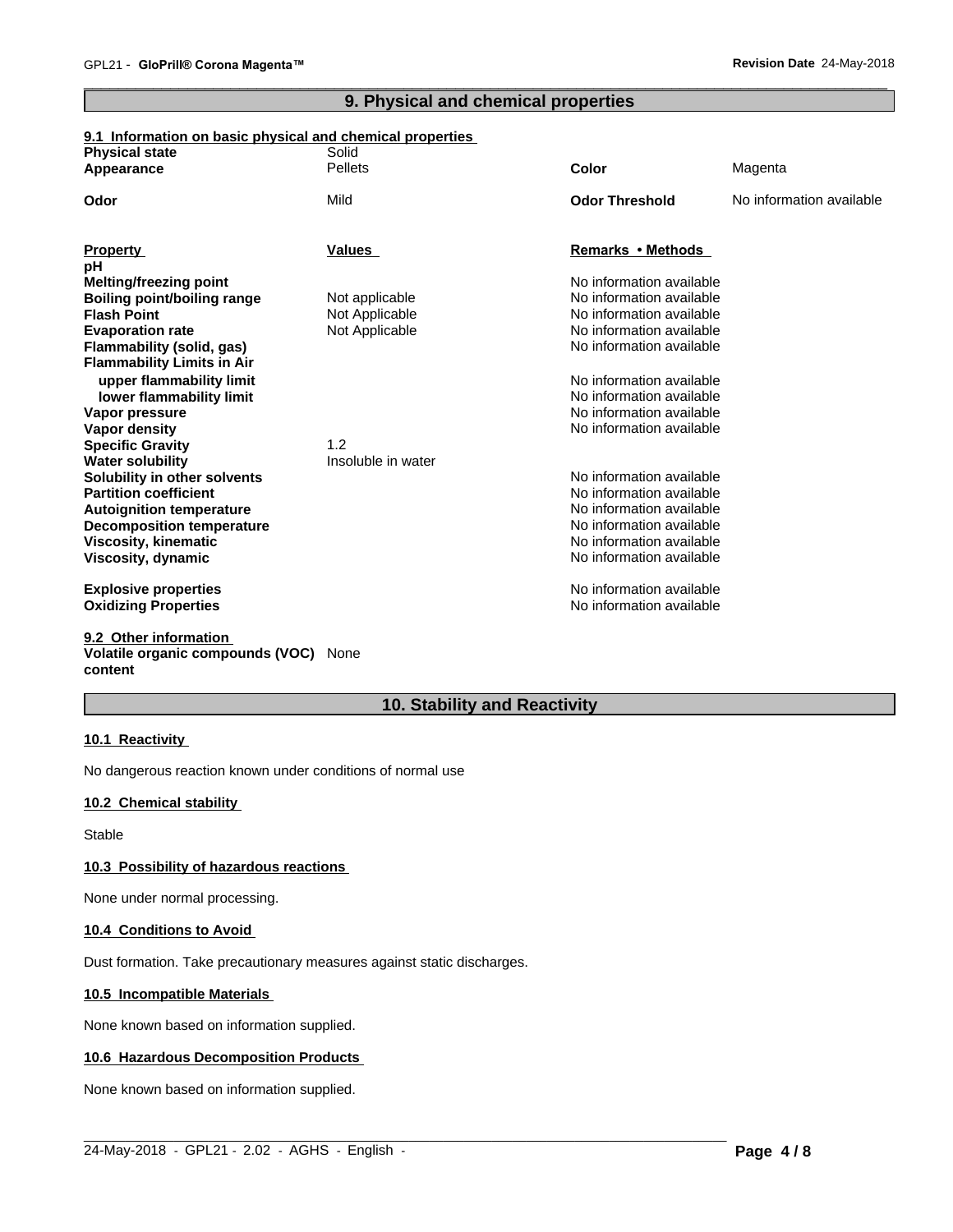# **11. Toxicological information**

 $\_$  ,  $\_$  ,  $\_$  ,  $\_$  ,  $\_$  ,  $\_$  ,  $\_$  ,  $\_$  ,  $\_$  ,  $\_$  ,  $\_$  ,  $\_$  ,  $\_$  ,  $\_$  ,  $\_$  ,  $\_$  ,  $\_$  ,  $\_$  ,  $\_$  ,  $\_$  ,  $\_$  ,  $\_$  ,  $\_$  ,  $\_$  ,  $\_$  ,  $\_$  ,  $\_$  ,  $\_$  ,  $\_$  ,  $\_$  ,  $\_$  ,  $\_$  ,  $\_$  ,  $\_$  ,  $\_$  ,  $\_$  ,  $\_$  ,

# **11.1 Acute toxicity**

**Numerical measures of toxicity: Product Information**

**The following values are calculated based on chapter 3.1 of the GHS document**

| Oral LD50        | 8,016.00 mg/kg |
|------------------|----------------|
| LC50 (Dust/Mist) | 13.31 $mg/l$   |

**Numerical measures of toxicity: Component Information**

# **11.2 Information on toxicologicaleffects**

#### **Skin corrosion/irritation**

Product Information • May cause irritation Component Information • No information available

#### **Serious eye damage/eye irritation**

Product Information • May cause eye irritation Component Information • No information available

# **Respiratory or skin sensitization**

Product Information • No information available Component Information  $\overline{\cdot}$  No information available

# **Germ cell mutagenicity**

Product Information • No information available Component Information • No information available

# **Carcinogenicity**

Product Information • Contains no ingredient listed as a carcinogen Component Information •

#### **Reproductive toxicity**

Product Information • No information available Component Information • No information available

#### **STOT - single exposure** No information available

# **STOT - repeated exposure**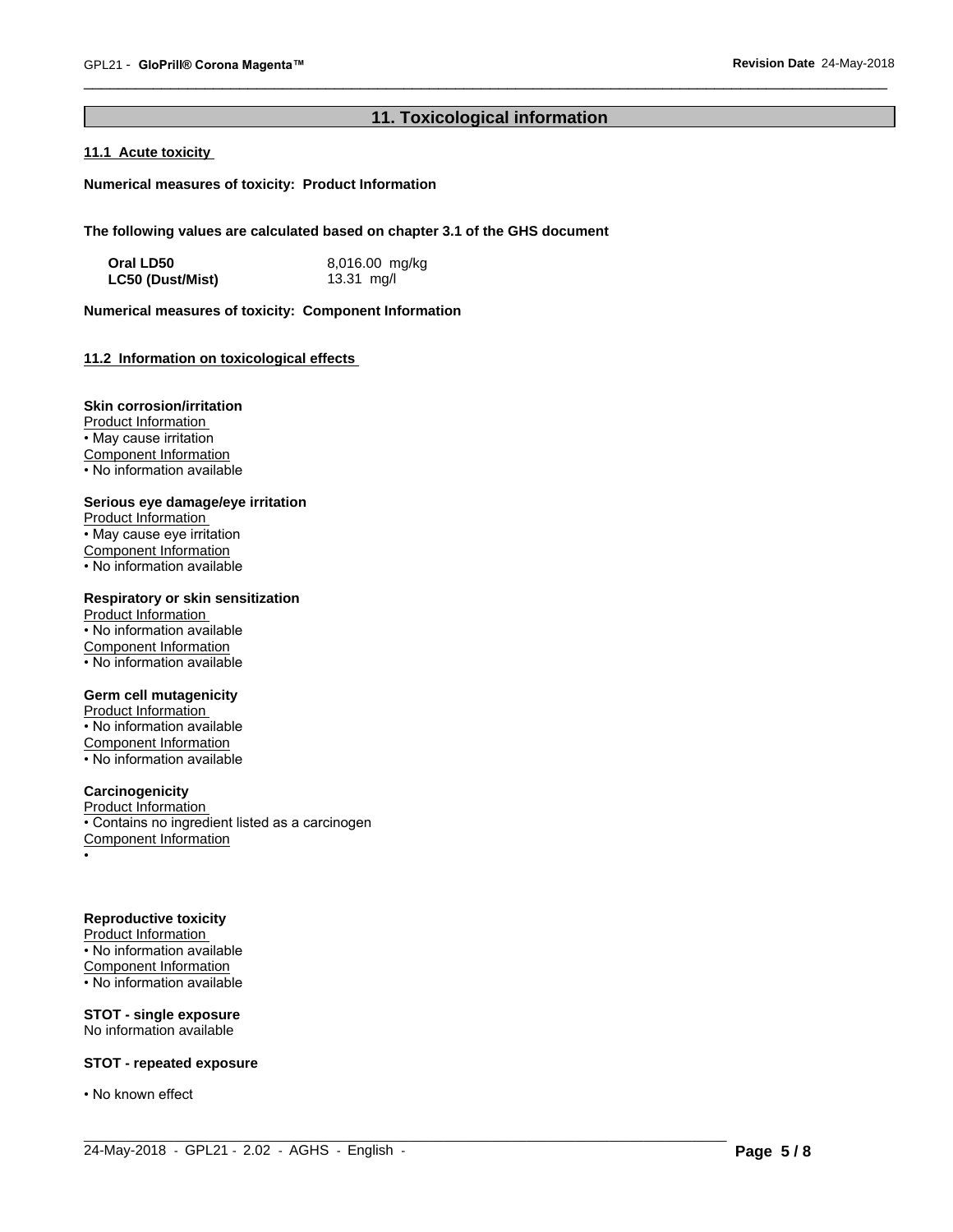#### **Other adverse effects**

Product Information • No information available Component Information • No information available

# **Aspiration hazard**

Product Information • No information available Component Information • No information available

# **12. Ecological information**

# **12.1 Toxicity**

**Ecotoxicity No information available** 

45.8 % of the mixture consists of components(s) of unknown hazards to the aquatic environment

#### **Ecotoxicity effects**

# **12.2 Persistence and degradability**

No information available.

#### **12.3 Bioaccumulative potential**

Discharge into the environment must be avoided

# **12.4 Mobility in soil**

No information available.

# **12.5 Other adverse effects**

No information available

# **13. Disposal Considerations**

# **13.1 Waste treatment methods**

Dispose of in accordance with federal, state, and local regulations.

# **14. Transport Information**

| <u>DOT</u>  | Not regulated |
|-------------|---------------|
| MEX         | Not regulated |
| <b>IMDG</b> | Not regulated |
| <b>ATAI</b> | Not regulated |

# **15. Regulatory information**

**15.1 International Inventories**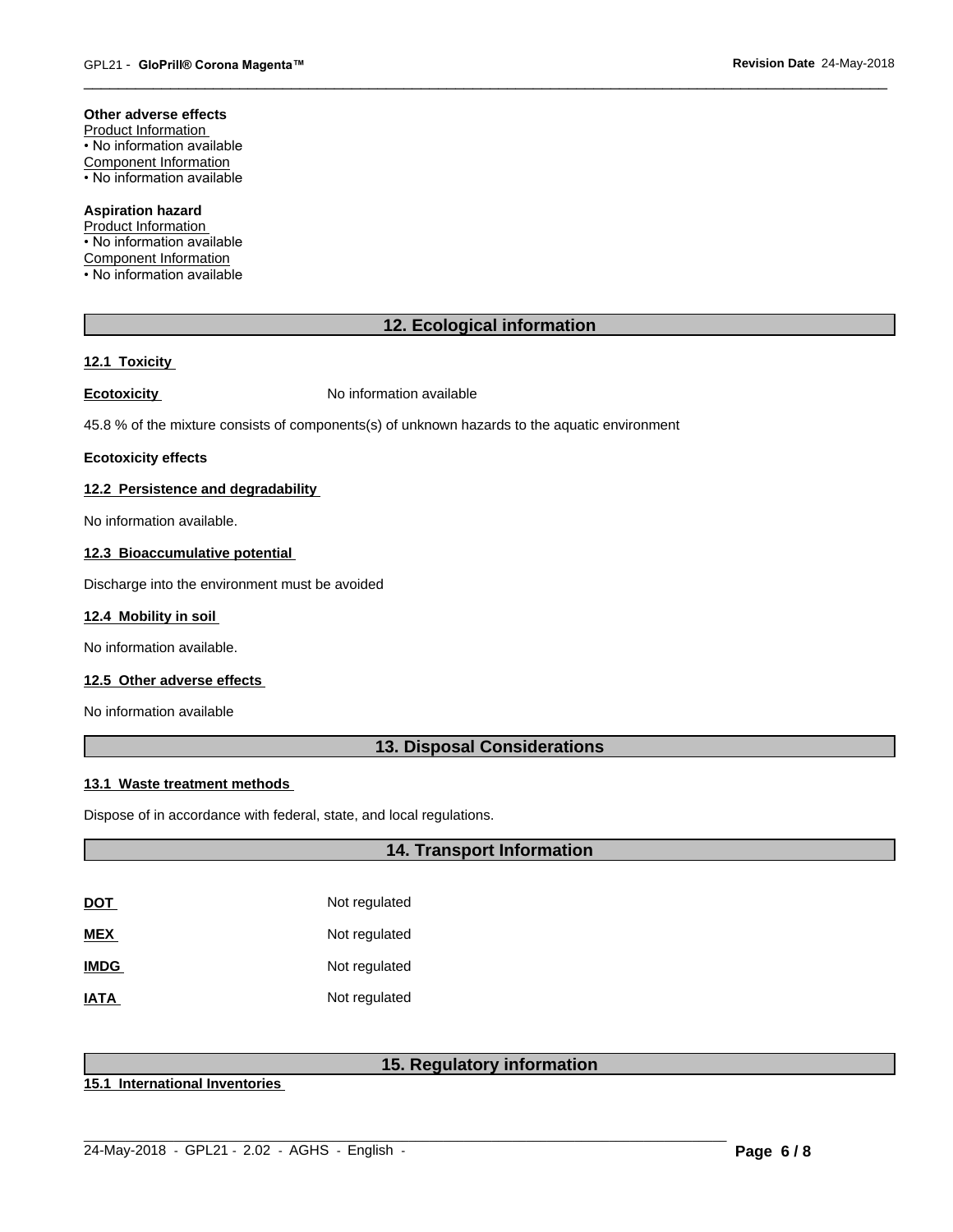| <b>TSCA</b>          | Complies                 |
|----------------------|--------------------------|
| <b>DSL</b>           | $\overline{\phantom{0}}$ |
| <b>EINECS/ELINCS</b> | $\overline{\phantom{0}}$ |
| <b>ENCS</b>          | -                        |
| <b>IECSC</b>         | -                        |
| <b>KECL</b>          | -                        |
| <b>PICCS</b>         | -                        |
| <b>AICS</b>          | -                        |
| <b>NZIOC</b>         | -                        |
|                      |                          |

 **TSCA** - United States Toxic Substances Control Act Section 8(b) Inventory

 **DSL** - Canadian Domestic Substances List

 **EINECS/ELINCS** - European Inventory of Existing Chemical Substances/European List of Notified Chemical Substances

 **PICCS** - Philippines Inventory of Chemicals and Chemical Substances

 **ENCS** - Japan Existing and New Chemical Substances

 **IECSC** - China Inventory of Existing Chemical Substances

 **KECL** - Korean Existing and Evaluated Chemical Substances

 **PICCS** - Philippines Inventory of Chemicals and Chemical Substances

 **AICS** - Australian Inventory of Chemical Substances

 **NZIoC** - New Zealand Inventory of Chemicals

#### **15.2 U.S. Federal Regulations**

#### **SARA 313**

Section 313 of Title III of the Superfund Amendments and Reauthorization Act of 1986 (SARA). This product contains a chemical or chemicals which are subject to the reporting requirements of the Act and Title 40 of the Code of Federal Regulations, Part 372:

| <b>Chemical Name</b>                        | <b>SARA 313 - Threshold Values %</b> | Weight-%  |
|---------------------------------------------|--------------------------------------|-----------|
| Resin (Zinc Compound)                       |                                      | $40 - 50$ |
|                                             |                                      |           |
| ETHYLENE MAA COPOLYMER ZN SALT              | .0                                   | $5 - 10$  |
| 28516-43-0                                  |                                      |           |
| C.I. Basic Violet 11:1 (tetrachlorozincate) | .0                                   | - 5       |
| 73398-89-7                                  |                                      |           |

#### **15.3 Pesticide Information**

Not applicable

#### **15.4 U.S. State Regulations**

#### **California Proposition 65**

This product contains the following Proposition 65 chemicals:

| C.I. Basic Violet 10 - 81-88-9<br>Carcinogen<br><b>16. Other information</b>                                          |  |
|-----------------------------------------------------------------------------------------------------------------------|--|
|                                                                                                                       |  |
|                                                                                                                       |  |
|                                                                                                                       |  |
| <b>NFPA</b><br>Flammability -<br><b>Health Hazard -</b><br>Instability -<br><b>Physical and chemical</b><br>hazards - |  |
| <b>HMIS</b><br><b>Flammability 1</b><br><b>Health Hazard 1</b><br><b>Physical Hazard 0</b><br>Personal protection X   |  |

 $\_$  ,  $\_$  ,  $\_$  ,  $\_$  ,  $\_$  ,  $\_$  ,  $\_$  ,  $\_$  ,  $\_$  ,  $\_$  ,  $\_$  ,  $\_$  ,  $\_$  ,  $\_$  ,  $\_$  ,  $\_$  ,  $\_$  ,  $\_$  ,  $\_$  ,  $\_$  ,  $\_$  ,  $\_$  ,  $\_$  ,  $\_$  ,  $\_$  ,  $\_$  ,  $\_$  ,  $\_$  ,  $\_$  ,  $\_$  ,  $\_$  ,  $\_$  ,  $\_$  ,  $\_$  ,  $\_$  ,  $\_$  ,  $\_$  ,

*DOT (Department of Transportation) EPA (Environmental Protection Agency) IARC (International Agency for Research on Cancer) International Air Transport Association (IATA) International Maritime Dangerous Goods (IMDG) NIOSH (National Institute for Occupational Safety and Health)*

*NTP (National Toxicology Program)*